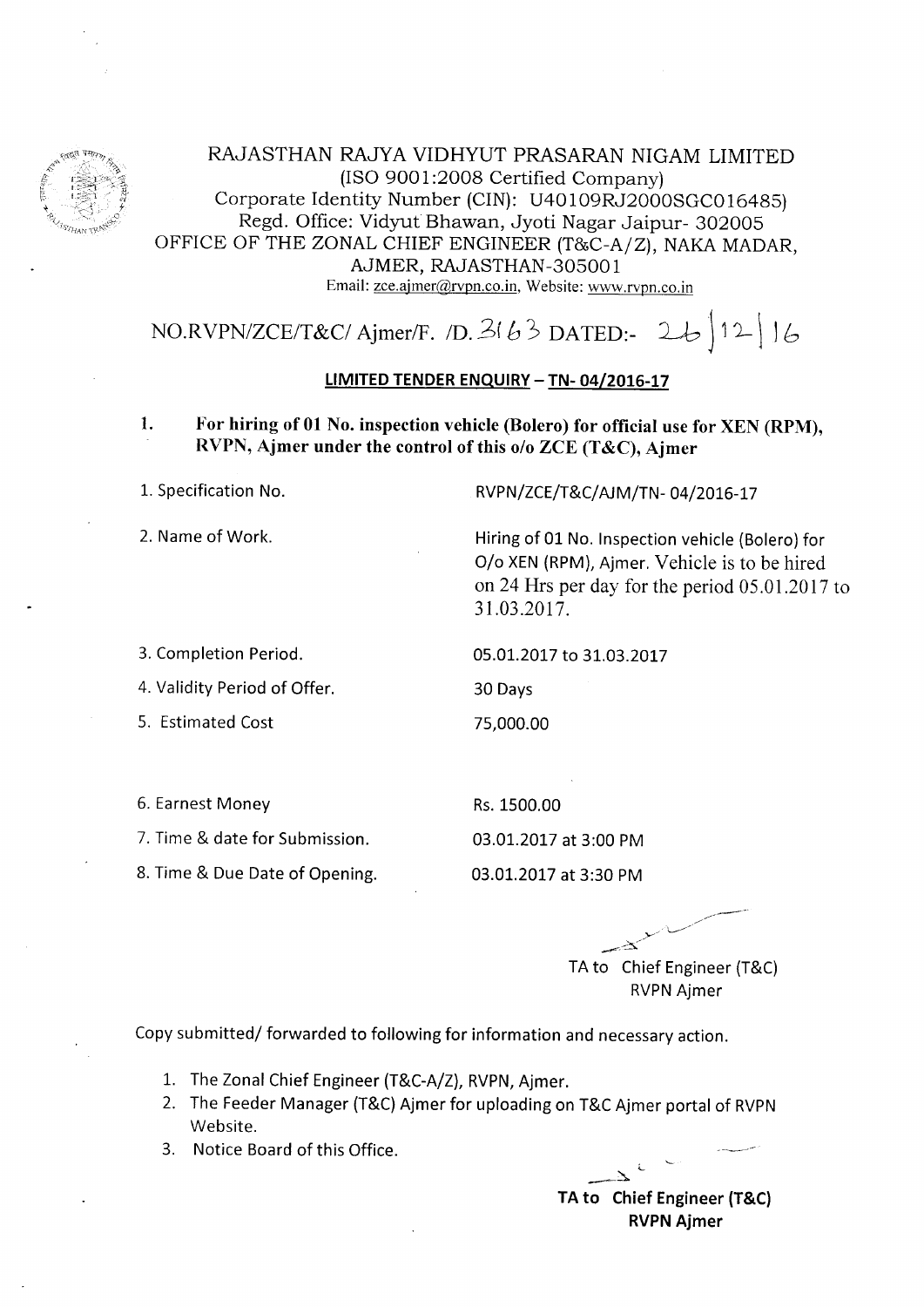

RAJASTHAN RAJYA VIDHYUT PRASARAN NIGAM LIMITED  $(ISO 9001:2008$  Certified Company) Fig. 1.1 (Regard Corporate Identity Number (CIN): U40109RJ2000SGC016485)<br>Regd. Office: Vidyut Bhawan, Jyoti Nagar Jaipur- 302005 OFFICE OF THE ZONAL CHIEF ENGINEER (T&C-A/Z), NAKA MADAR, AJMER, RAJASTHAN-3OsOO7 Email: zce.ajmer@rvpn.co.in, Website: www.rvpn.co.in

## TERMS AND CONDITIONS FOR EXECUTION

- 01. The Tender should be addressed to the TA to Zonal Chief Engineer (T&C), RVPN, Madar, Ajmer - 305007.
- 02. The tender shall be submitted in closed / sealed envelope duly super scribed as "Tender for For hiring of 01 No. inspection vehicle (Bolero) for official use for XEN (RPM), RVPN, Ajmer under the control of this o/o ZCE (T&C), Ajmer" for the period 05.01.2017 to 31.03.2017 for 24 Hrs. per day against relevant NIT No. 04/2016-17.
- 03. The undersigned does not bind himself to accept the lowest or any other tender and reserve the right to reject any or all tender(s) without assigning any reason thereof.
- 04. The rate should be quoted for complete work, firm in all respect without any price variation including all taxes & duties but exclusive of service tax.
- 05. Tenderer should be registered with SERVICE TAX DEPARTMENT (Registration under SERVICE TAX is required when the taxable value of services exceeds 09 Lacs in a financial year)
- 06. The quoted rate(s) shall be valid for 30 Days from the date of opening of tenders.
- 07. The period of hiring shall be from date of given order to 31.03.2017 from the date of issue of letter from Work In-charge. The Work In-Charge shall intimate details of the work and other particulars. In case of delay in execution a penalty @  $1/2\%$  per week or part thereof maximum up to 5% of the total cost of the work shall be imposed and recovered from bill.
- 08. Payment shall be arranged / released as per Nigam's Payment Policy on receipt of duly verified bills, from the Work In-Charge in the office of the Accounts Officer {T&C), RVPN, Ajmer, subject to completion of contractual formalities. Statutory deductions as per rules in force shall be made from the bill at the time of payment.
- 09. All additions and or alterations in the tender must be clearly indicated.
- 10. Vehicle is to be hired on 24 Hrs per day basis
- 11. For Kms run more than 1500Km/Month anywhere in Rajasthan the payment shall be done (@ Rs.7.25per Km.
- 12. Petrol/diesel/lubricant is to be supplied by contractor.
- 13. Services tax and toll tax shall be borne by Nigam. All other Taxes/expenditure is to be borne by contractor
- 14. Tenders received late due to any reason or which are incomplete shall not be accepted for consideration.
- 15. While submitting / forwarding the offer, it must be ensured that tender enquiry is submitted / forwarded in a closed envelope with superscription regarding Tender Enquiry Number.
- 16. All necessary documents viz. Road Tax receipt, lnsurance, Driving license and other document be submitted with tender.
- 17. All the documents issued shall be submitted by the Tenderer duly filled up in all respect with seal and signatures on each page.
- 18. The Bidder will have to deposit EMD by DD/Banker Cheque in favour of Account Officer (T&C) RVPN, Ajmer along with Bid in the office of the Zonal Chief Engineer (T&C), Madar, Ajmer. As  $\mathsf{P}$ er norms. The set of the set of the set of the set of the set of the set of the set of the set of the set of the set of the set of the set of the set of the set of the set of the set of the set of the set of the s

TA to Chief Engineer (T&C) RVPN Ajmer

 $\sum$